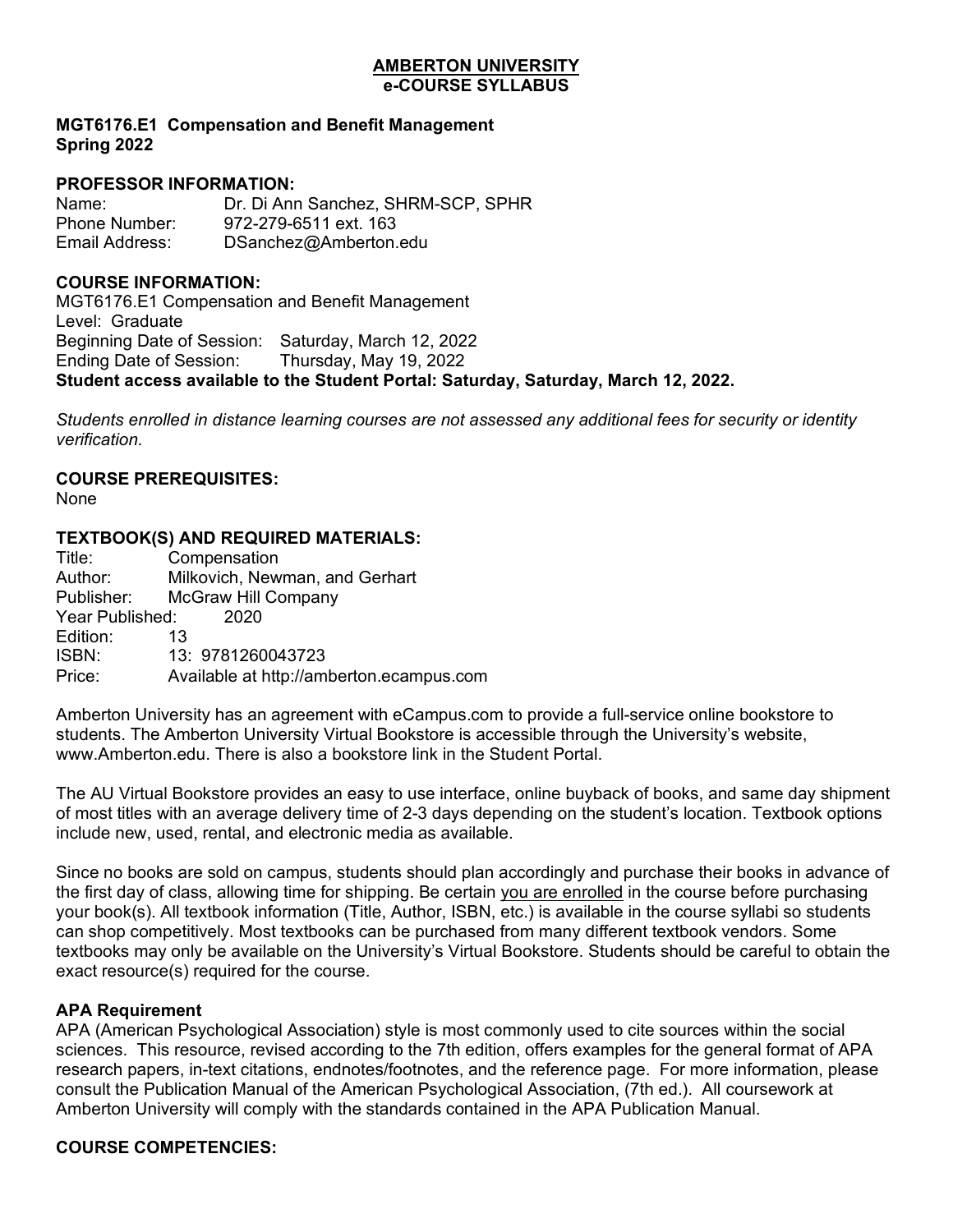The following represents the course competencies for this class. Competencies are equivalent for all lecture and distance learning courses. Following each competency is the assignment used to gain mastery of this area of study.

The course focuses on total compensation systems in organizations. Financial considerations emphasized include labor market dynamics, organizational policies, job analysis, job evaluation, incentive systems, and performance management. The psychological and benefits aspects of pay systems are also examined in depth. The course will also discuss the total compensation systems to include benefits and how they increase retention.

# **UPON COMPLETION OF THE COURSE, THE STUDENT WILL BE COMPETENT IN:**

- 1. Instituting job analysis and the development of job descriptions.
- 2. Identifying the three basic philosophical approaches to compensation and benefits.
- 3. Distinguishing the various intrinsic and extrinsic basis of compensation and benefits
- 4. Critiquing the four basic methods of job evaluation.
- 5. Rating benchmark and non-benchmark jobs.
- 6. Designing a compensation and benefits structure.
	- 7. Discussing the dynamics of equality and fairness in compensation and benefits systems.
- 8. Projecting a firm's need for competitive wages within an industry and a community.
- 9. Separating the issues of pay and performance and the adjusting for the limitations of a pay-forperformance philosophy.
- 10. Evaluating the potential and the impact of gain sharing and profit sharing incentive pay systems.
- 11. Exploring the dynamic history and nature of executive compensation.
- 12. Distinguishing the various levels of compensation in an organization and the rationales for their existence.
- 13. Determining the origins of legally required benefits as well as other federal and state legislation on the management of a compensation and benefits system.
- 14. Exploring the purposes and implementation of the variety of legally required benefits at both the federal and state levels on the compensation system.
- 15. Establishing the budgeting, administration, and management requirements for effective compensation systems.
- 16. Applying critical evaluation when implementing new compensation and benefits programs.
- 17. Reviewing solutions to potential obstacles when implementing new programs and successfully implementing the program.
- 18. Designing and leading a new compensation and benefits program for an organization that aligns with the strategic plan.

# **COURSE POLICIES:**

- **1. Guidelines for Written Assignments.** When you submit written work, please prepare it in wordprocessor using a format/style consistent with professional business practice. All written assignments must use APA standards (see using APA style in the library resources). The following website will provide some examples of proper APA citations (http://www.apastyle.org), but the best source is The Publication Manual of the American Psychological Association ( $7<sup>th</sup>$  edition).
- 2. **Late Policy for Assignments is as follows:**

An assignment submitted after the due date will be assessed a **10% grade deduction for the first 2 days late and 5% each day afterward up to 5 days.** If circumstances arise that preclude meeting this course requirement or assignment deadline, you must notify me immediately.

If an assignment is turned in 5 or more days late, the assignment will be accepted, but NO points will be earned. When submitting an assignment, please include your name, **MGT6176**, and the assignment title on the first page of the assignment. *When you upload your assignment to Moodle, it must be able to be opened in order for it to be considered on time*. Assignments not submitted correctly will not be graded and will be returned. Resubmitted assignments must still be in by the due date. Due date credit is not given for assignments that are returned ungraded.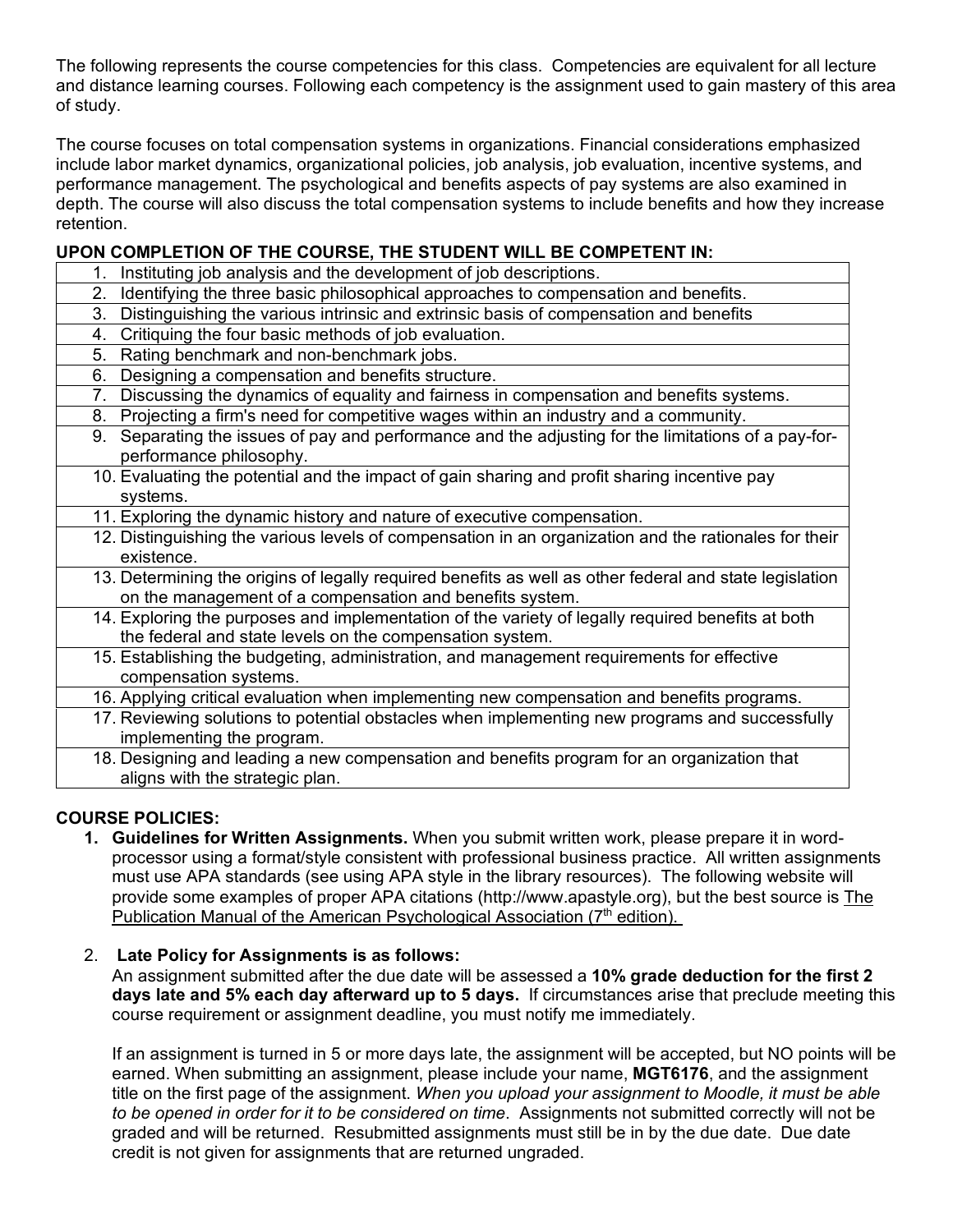All assignments must be submitted by 11:30 pm (CST) on the dates listed to ensure no penalty points will be applied. The student is responsible if a file is submitted that cannot be read and, therefore, cannot be graded. It is acceptable to submit assignments early, however; grading will be according to the stated schedule for the due dates. No work will be accepted after one week past the due dates.

- 3. **Extra Credit –** There is no extra credit work in this class.
- 4. **Academic Resources –** When conducting research for an assignment, the majority of your sources should be the textbooks or peer-reviewed academic journals, such as those found in the university library databases. Internet searches will often take you to non-academic information resources such as Wikipedia.com, Ask.com, Encarta.msn.com, Infoplease.com, etc. Information gathered from these sites may be unreliable and inaccurate since they do not follow the formal oversight of the peer review process. Please avoid using these sites. They will not be permitted in this course and will not count towards fulfilling assignments.
- 5. **Feedback –** Feedback is provided for graded exercises and assignments within 5-6 days of the due date. Moreover, if you need feedback at any time regarding participation assignments, please ask.
- 6. **Incompletes –** Amberton University policy states that it is up to an instructor's discretion as to whether or not he or she grants an "Incomplete" at the end of the course.
- 7. **Course Contribution** You are expected to study and learn, provide on-time completion of assignments, and regularly participate in and supply effective contributions to on-line discussions and activities. Those who demonstrate consistently high quality, professional performance, and who regularly contribute to course activities will earn high grades in this course. As a guideline, you should login to the course and participate in the discussion, at least, two (2) times per week. Please plan on meeting the course requirements schedule. On rare occasions, circumstances beyond your control may result in your missing a course commitment. *Please contact me in advance of the due dates to discuss your situation.*
- *8. Plagiarism -* Students agree that by taking this course, all required papers may be subject to submission for textual similarity review to TurnItIn.com for the detection of plagiarism. All submitted papers will be included as source documents in the TurnItIn.com reference database solely for the purpose of detecting plagiarism in such papers. Use of TurnItIn.com service is subject to the Usage Policy posted on the TurnItIn.com site. The maximum Turnitin report cannot exceed 20%.

# *Student's Responsibilities*

This syllabus contains information, policies, and procedures for a specific course. By enrolling, the student agrees to read, understand, and abide by the policies, rules, regulations, and ethical standards of Amberton University as contained in the current university catalog and schedule of classes.

# *Attendance Policy:*

Regular and punctual class attendance and engagement is expected at Amberton University. In case of an absence, it is the student's responsibility to contact the professor as soon as possible. If a student intends on withdrawing from a course, it is the student's responsibility to follow the university's policy on formally withdrawing from a course. **Ceasing to attend classes does not constitute an official withdrawal.**

Attendance in a lecture course is defined as punctual arrival to, and engagement in, a full lecture session. Attendance in a distance learning course is defined as active participation in the weekly online class sessions. "Active participation" can be defined as: submitting an academic assignment, taking an exam, engaging in an interactive tutorial, participating in an online discussion forum (or chat session), or initiating (or responding to) a communication with a faculty member about an academic assignment or the subject matter of the course. A student not meeting these requirements may be dropped at the discretion of Amberton University.

# *Plagiarism Policy*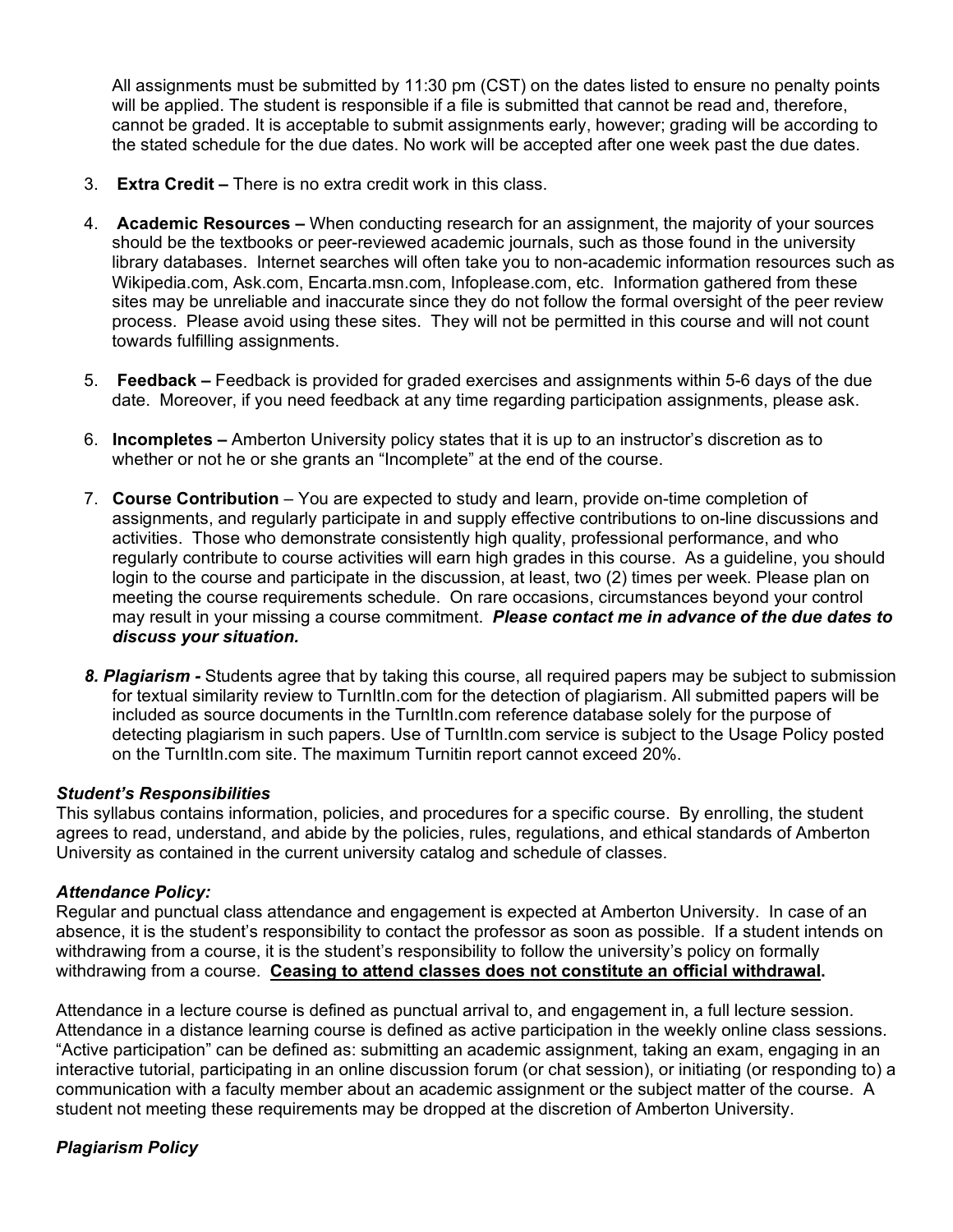Plagiarism is the presentation of someone else's work as though it were your own. If you use another person's words, ideas, or information, or if you use material from a source – whether a book, magazine, newspaper, business publication, broadcast, speech, or electronic media – you must acknowledge the source. Plagiarism is a violation of the University's code of student ethical conduct and is one that is taken seriously. Amberton University operates on an honor system; therefore**,** honesty and integrity are essential characteristics of all who are associated with the institution. All Amberton University students are expected to abide by the honor system and maintain academic integrity in all their work. Amberton University and its instructors monitor student work for plagiarism and reserve the right to submit such work to technology-based anti-plagiarism services and applications at any time.

Students agree that by taking this course, all required papers may be subject to submission for textual similarity review to TurnItIn.com for the detection of plagiarism. All submitted papers will be included as source documents in the TurnItIn.com reference database solely for the purpose of detecting plagiarism in such papers. Use of TurnItIn.com service is subject to the Usage Policy posted on the TurnItIn.com site.

# **COURSE OUTLINE AND CALENDAR:**

**ASSIGNMENTS:** Homework assignments will be taken from the article reviews, exercises, case studies and problems located at the end of each of the chapters.

Assignment 1 – Due Week 2 Assignment 2 - Due Week 4 Assignment 3 – Due Week 6 Assignment 4 – Due Week 8

**GRADUATE RESEARCH PROJECT:** There will be a Graduated Research Project for the course. **Please note due date of the Graduate Project is Sunday, May 8, 2022.** Each graduate student will produce and record a PowerPoint presentation (posted to the class) discussing current research on a Human Resources Topic studied in the course and how it relates to a workplace context.

**ARTICLE REVIEWS:** During this session, there will be article reviews as part of the assignments, and each requires a three (3) page written a critique of peer-reviewed, journal articles related to the reading for the week. There will be an on-line discussion component for each review that will require the student to share the research they have reviewed. Detailed instructions for the assignment will be provided in the course. The reviews must follow APA guidelines and written requirements outlined in the syllabus.

# **DISCUSSION POSTINGS:**

Discussion postings are a two-step process. In Step 1 you will be asked to post a response to a discussion question. This may include textbook questions, reviewing video links, conducting internet searches and/or mini-cases. I am expecting 250 to 400 words in your responses. In Step 2 you will pick two other students' posting and give them feedback. Your job is not to "nit pick" his or her post. If you disagree, provide scholarlybased feedback. You should expand upon the posting content in your response. Be specific in your feedback. I am expecting 75-100 words in each of your responses to other student's postings. Responses to other students' postings are due 5 days after the due date for the Step 1 postings.

Grading of discussion postings will be proportioned as follows:

- 60% your original posting
- 20% review of one other posting
- 20% review of one other posting

The course focuses on totals compensation and benefits systems in organizations. Financial considerations emphasized include labor market dynamics, organizational policies, job analysis, job evaluation, incentive systems, and performance management. The psychological and benefits aspects of pay systems are also examined in depth. The course will also discuss the total compensation systems to include benefits and how they increase retention.

| Week | ODIC | Assignment | Competencies | Date<br>Due |
|------|------|------------|--------------|-------------|
|      |      |            | Covered      |             |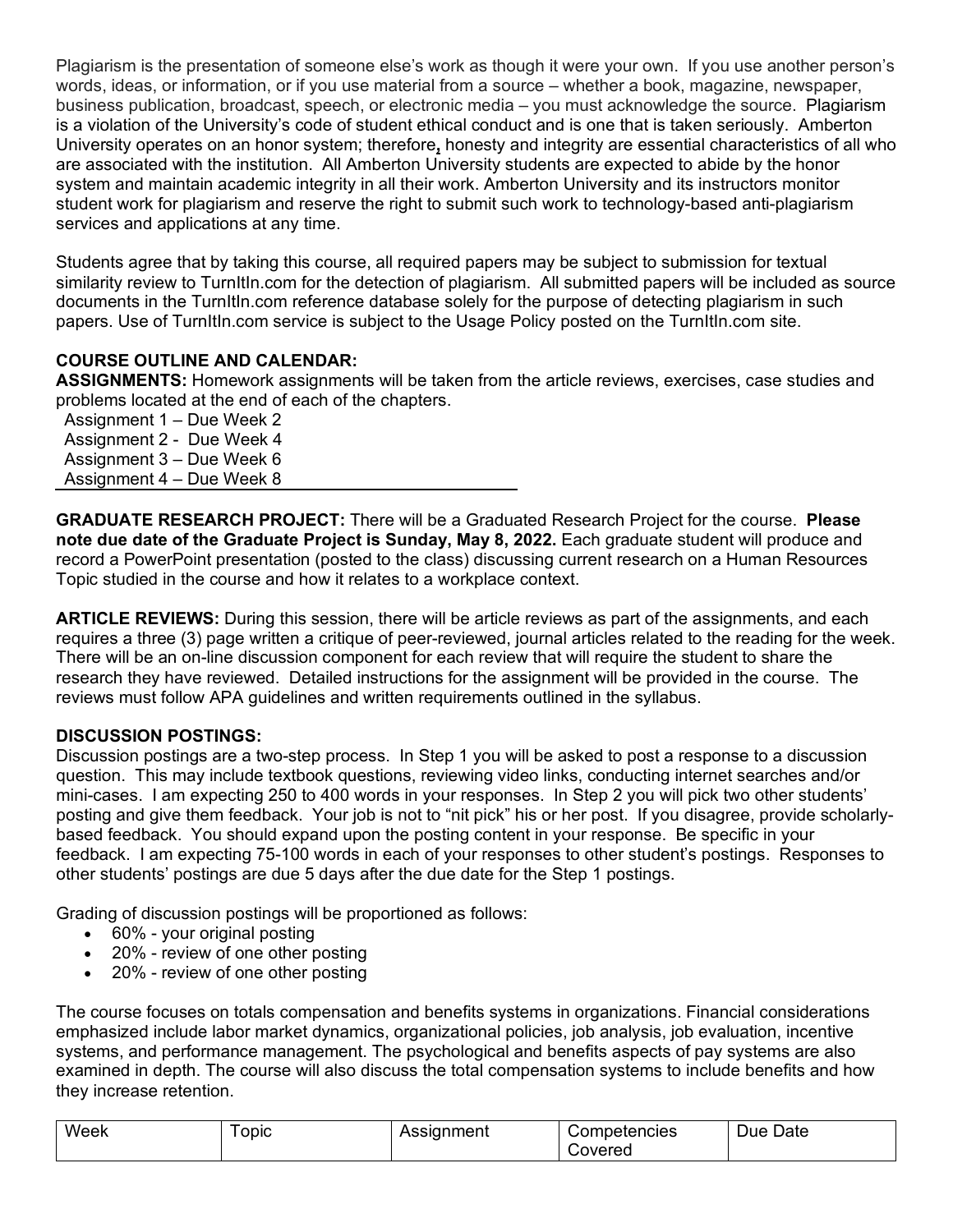| 1              | The Pay Model<br><b>Total Rewards:</b><br>It's More Than<br>Just a<br>Paycheck!                                  | Chapter 1<br><b>SHRM PowerPoint</b>           | $1 - 5$                  | Sunday, March 13,<br>2022<br>Orientation to<br>Class; Text Review<br><b>Syllabus Review</b><br>11:30 PM CST |
|----------------|------------------------------------------------------------------------------------------------------------------|-----------------------------------------------|--------------------------|-------------------------------------------------------------------------------------------------------------|
| $\overline{2}$ | Strategy: The<br>Totality of<br>Decisions<br>Defining Internal<br>Alignment                                      | Chapters 2-3                                  | 5, 7, 13                 | Sunday,<br>March 20, 2022<br>Assignment 1<br>Chapters 1-2<br>11:30 PM CST                                   |
| 3              | <b>Job Analysis</b><br>Job-Based<br><b>Structures and Job</b><br>Evaluation<br>Person-Based<br><b>Structures</b> | Chapters 4 -6                                 | $1 - 8$                  | Sunday, March 27,<br>2022                                                                                   |
| 4              | Defining<br>Competitiveness<br>Designing Pay<br>Levels, Mix and<br>Pay Structure<br>Planning a Salary<br>Survey  | Chapter 7-8<br><b>SHRM Power Point</b>        | 9, 13                    | Sunday, April 3,<br>2022<br>Assignment 2-<br>Chapter 3-4<br>11:30 PM CST                                    |
| 5              | <b>Graduate Research</b><br>Project Review and<br>Approval                                                       |                                               | $1-8, 13$                | Sunday, April 10,<br>2022<br><b>Graduate Research</b><br><b>Project Topic</b><br>Approved by Dr. Di         |
| 6              | Pay-for-<br>Performance: The<br>Evidence<br>Performance<br>Appraisals                                            | Chapters 9-11<br><b>SHRM Power Point</b>      | 9, 10, 11, 13, 14        | Sunday, April 17,<br>2022<br>Assignment 3-<br>Chapters 5-7<br>11:30 PM CST                                  |
| 7              | The Benefit<br>Determination<br>Process,<br>Benefit Options,<br><b>Worklife Options</b>                          | Chapters 12-13<br><b>SHRM Power</b><br>Points | 10,13, 14,16             | Sunday, April 24,<br>2022                                                                                   |
| 8              | Designing<br>Incentives and<br><b>Rewards</b><br>Discretionary<br><b>Employee Benefits</b>                       | <b>SHRM PowerPoints</b>                       | 5, 8, 15 16              | Sunday, May 1,<br>2022<br>Assignment 4<br>Chapters 8-11<br>11:30 PM CST                                     |
| 9              | Work on GRP                                                                                                      | <b>SHRM</b><br><b>Power Points</b>            | 6, 12, 15, 16, 17,<br>18 | Sunday, May 8,<br>2022<br><b>Graduate Research</b><br>Project Due 11:30<br>P.M. CST                         |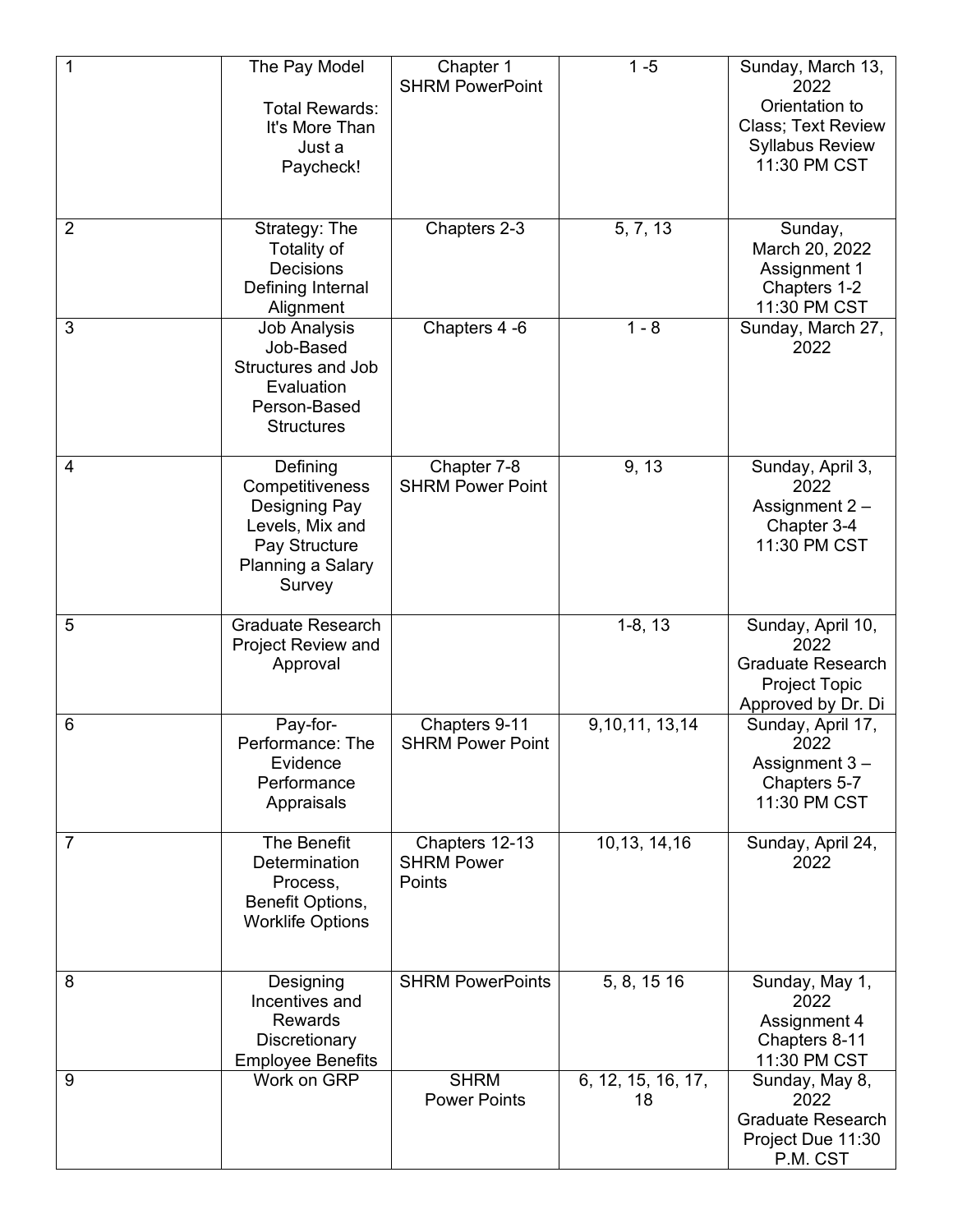| <b>Graduate Research</b> | Chapter 1-18 | $1 - 18$ | Sunday, May 15 |
|--------------------------|--------------|----------|----------------|
| Project                  |              |          | 2022           |
| Presentation             |              |          |                |

### **GRADING CRITERIA:**

| Assignment 1                         | 15%  | 15 points  |
|--------------------------------------|------|------------|
| Assignment 2                         | 15%  | 15 points  |
| Assignment 3                         | 15%  | 15 points  |
| Assignment 4                         | 15%  | 15 points  |
| <b>Graduate Research Project</b>     | 25%  | 25 points  |
| <b>Discussions and Participation</b> | 15%  | 15 points  |
| <b>TOTAL POSSIBLE</b>                | 100% | 100 points |

Graduate

 $92 - 100$  A  $82 - 91$  B  $72 - 81$  C 62 – 71 D<br>Below 62 F Below 62

### **GRADE NOTIFICATION AND INSTRUCTOR FEEDBACK:**

A successful distance learning experience requires a flow of communication between instructor and student throughout the session. Instructor comments are considered essential to the learning process. Therefore, each assignment/exam submitted will be reviewed, graded, and returned to the student in a timely manner along with the appropriate commentary. Students should carefully review all comments.

Final grades are processed approximately one week after the last day of the session and may be located in the My Grades section of the online registration portal as well as being emailed to the student's Amberton University email. Amberton University staff will not release grades over the phone. University instructors will not leave a message with comments or grades in any type of media that is not secure.

For questions regarding grades after the semester has ended, students should use their university email account and contact the instructor at the faculty email address as provided above in *Professor Information* area.

#### *Incomplete Grades*

An "I" (incomplete grade) is given at the discretion of the professor and may be given only when an emergency or illness prevents the student from completing course requirements. Should an "I" be granted, the student has 30 days from the end of the session to complete the conditions of the incomplete. An "I" which is not properly removed within 30 days following the session enrolled will become an "F" grade.

#### *How To Withdraw from a Course*

To be official, the class withdrawal must be in writing and signed by the student requesting the withdrawal; no withdrawal is accepted verbally. Please review the "Schedule of Classes" (online or in-print) for procedures for class changes or withdrawals and the refund policy and schedule.

#### **COURSE DELIVERY METHODOLOGY:**

This course is offered as a distance-learning course through the Moodle Learning Platform. Amberton's distance learning courses, called e-Courses, are identical to classroom courses in terms of learning outcomes, competencies, and instructor expectations. A student choosing to take an e-Course must have the following skills and technical capabilities:

- 1. Access to the Internet
- 2. General knowledge in: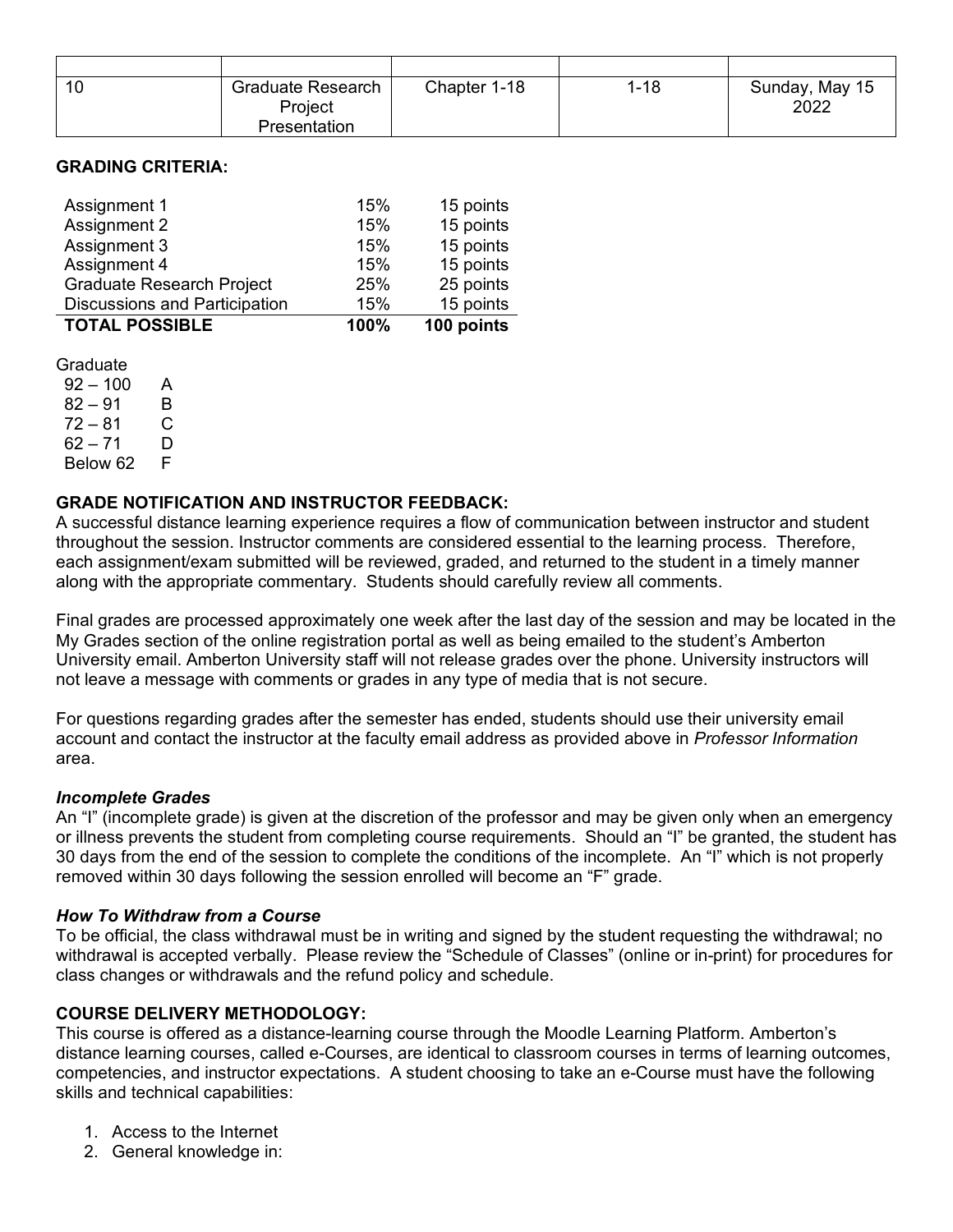Internet browser settings and configuration e-mail and file attachments Uploading and downloading files Using a word processing package

3. Ability to conduct on-line research

Students who have not mastered these skills should not enroll for this course but should consider enrolling in MIS2110 Computer Concepts and Internet Technologies for instruction in these areas.

### **HOW TO ACCESS YOUR COURSE:**

#### *Through the Amberton University Student Portal*

Students enrolled in distance learning courses using the Moodle Learning Platform may access the course through the Amberton University Student Portal. The site may be accessed through the University's main page (http://www.Amberton.edu) or at http://apps.Amberton.edu. After selecting the "Student Portal" link, you will be prompted for a Username and Password.

Use your assigned **username and password** (AUID) as described below to enter the AU Student Portal:

**Username** = your capitalized firstname **initial**+lastname+last 3 digits of your SSN.

\* Use your name exactly as it is listed on the University's records, including any suffixes or hyphenations, such as Jr, Sr, or II, as a part of your username.

For example: James Jones, Jr. SSN: 123-45-6789 Username: JJonesJr789

**Password** = your Amberton University ID# (AUID) **including the dashes**

For example: 04-999-999

Once your login has been validated, you may select from a variety of menu options, including your individual E-Course, email account, Remote Research, General Tools, all Syllabi, Research Tutorials and Electronic Instructor Folders (FTP).

If you are accessing the Student Portal from a public or shared computer, close the browser completely when finished, or click on the Logout button. For security purposes, no other person should have access to your Username or Password. If you feel your information has been compromised or if you experience technical difficulties, contact the e-course system administrator at: e-sysop@amberton.edu

If you have lost or do not know your Amberton ID#, please contact the Student Services Office 972/279-6511 or advisor@Amberton.edu for a replacement AUID card. You must know your Amberton ID# to gain access to the course and to send email to your professor.

#### *Through the Amberton University Moodle Website*

Students enrolled in distance learning courses using the Moodle Learning Platform may also access the course by going to: http://moodle.Amberton.edu

For those utilizing Moodle for the first time, the **username and password** for the Moodle Learning Platform will be emailed to the student's University email account prior to the start of the course. For those returning to Moodle who do not remember their username and password, click on the link "*Forgotten your username or password*" available on the Moodle log in page (http://moodle.Amberton.edu). Otherwise use the same username and password as previous session.

#### **Moodle Tutorial:**

Upon successful log in and access to the Moodle learning platform, there is a *Student Moodle Tutorials* course available, to learn about the basics of Moodle. Simply click on the link for the *Student Moodle Tutorials* and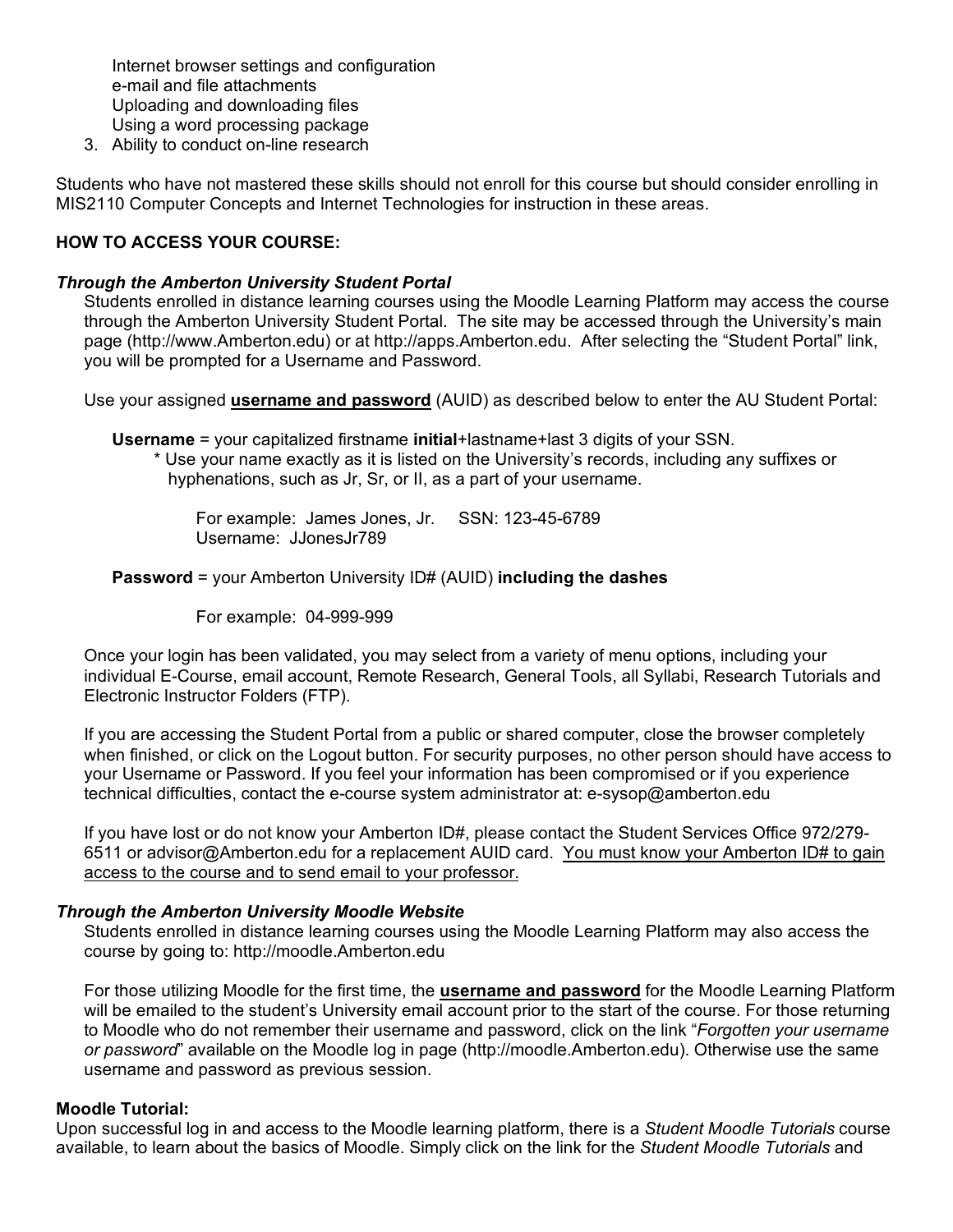read through the various learning topics: Navigating; Communicating; Assignments & Exams; Grades; and Student Resources.

# **COURSE COMMUNICATIONS:**

Students will communicate with faculty through the Moodle Learning Platform or the Amberton University email system.

Each student enrolled is assigned an Amberton email account, which gives the student access to the Amberton email system (my.Amberton.edu). This email account is provided by Google Apps for Education. Students are encouraged to check their email regularly for university news, notices, and to communicate with instructors.

The student's assigned email address would be Username@my.Amberton.edu

Example: LJones-Smith789@my.Amberton.edu

The student Username is determined by:

firstname initial+lastname+last 3 digits of student ssn.

For example: Linda Jones-Smith SSN: 123-45-6789 Email Address = LJones-Smith789@my.Amberton.edu

Students will be prompted for a Username and Password when accessing their email account. Use the Username portion of the email address as the username (Example: LJones-Smith789) and your Amberton ID# (including the dashes) as the password.

If you already have a Google gmail account, you might be prompted to add this account to your current account. Click 'Yes' and you will be logged into your my.Amberton.edu email account. It will be a separate email account from your personal gmail account.

If you need assistance with your email account, please visit https://support.google.com/mail

### **Students are responsible for reviewing the "Communication Guidelines" provided on the individual E-Course for specific instructor requirements.**

Upon completion of a session, all communication and course specific information is removed from the Moodle system. If a student needs to maintain a record of communications or assignments, the student is strongly encouraged to print out or download these items to a disk for their own records.

# **FORMAT AND SUBMISSION OF ASSIGNMENTS:**

Assignments are to be submitted to the appropriate assignment Drop Box in the Moodle system. Specific directions and guidelines for submission of assignments are located on-line in the "Communication Guidelines" of the e-course. Due to compatibility issues, Office 2007 files cannot be read by earlier versions of Microsoft Office. Before submitting an exercise file, confirm the file is in the proper format for grading by the instructor.

# **INSTRUCTOR/COURSE EVALUATION:**

Each session, all Amberton students are provided with the opportunity to evaluate their courses and instructors. The evaluation process is an important one and provides students with an anonymous and confidential way to give meaningful feedback to the University. Summary information and comments are provided to faculty after the close of the session. All information provided is anonymous.

The Instructor/Course Evaluation will be open for completion during week 9 of the session. An evaluation assignment will be placed in week 9 of the Moodle course, along with the instructions on how to complete the evaluation. Prior to week 9, the University will send out an email containing instructions and dates for the evaluation period.